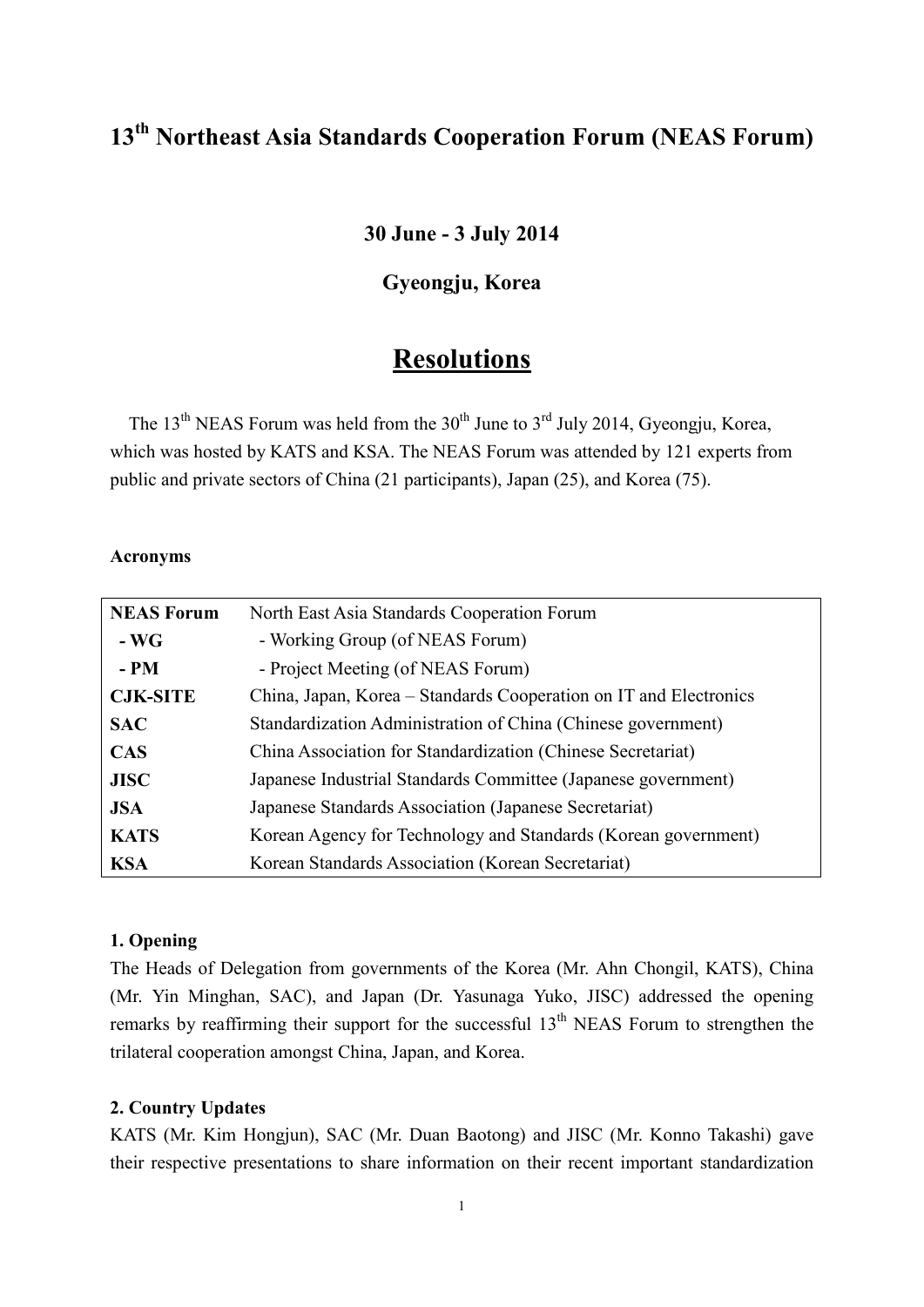policies and activities.

#### **3. Report from the CJK-SITE**

The Korean Head of Delegation of the CJK-SITE, Dr. Park Sekwang, summarized recent activities of the CJK-SITE, and emphasized the importance of cooperation between the NEAS Forum and the CJK-SITE.

The Forum noted that CJK-SITE Plenary meeting was held in parallel with the NEAS Forum.

#### **4. Ongoing Cooperative Items**

KSA(Mr. Ko Sangjin), CAS(Ms. Xia Weijia) and JSA(Mr. Okamoto Yutaka) presented ongoing cooperative items led by each country to review the progress of cooperative items since the last meeting. After presentations and interactive discussion, the NEAS Forum agreed to continue close cooperation on the following twenty items:

- 4.1. Studying Procedure for more efficient operation of the Forum (C-J-K)
- 4.2. Reinforcement of information exchanges, such as those on national mirror committee of ISO/IEC TC/SCs of each country (C-J-K)
- 4.3. Joint response to the new business of ISO and IEC (C-J-K)
- 4.4. Accessible Design (J)
- 4.5. Cooperation in ISO/TC 171 (Document management applications) of evaluation and preservation of 2-byte font design (J)
- 4.6. Test Method for Fibrous Activated Carbon (J)
- 4.7. Standardization of Thermal Conductivity of Thermal Spray Coating Layers in Ceramics (K)
- 4.8. Cooperation on the International Standardization of Products for Seniors (K)
- 4.9. Cooperation for Standardization of Eco-friendly Electroplating (K)
- 4.10. Cooperation on Smart Grid amongst three countries including new work item in IEC of common interest (C-J-K)
- 4.11. Information exchanges and cooperation on standardization on Sewer System Maintenance (J)
- 4.12. Freight container (C-K)
- 4.13. Information exchanges and cooperation on Graphical Symbols (K)
- 4.14. Standardization cooperation of Printed Circuit Board (C-J-K)
- 4.15. Information exchanges and cooperation on standardization Nuclear Energy and Instrumentation (K)
- 4.16. Determination of thermal conductivity for thermal barrier coatings (J)
- 4.17. Measurement of Young's modulus of thermal barrier coating (J)
- 4.18. Common Standardization on Test Method of Photo catalysis (K)
- 4.19. Improving global supply chain efficiency by RTI (Returnable Transport Items)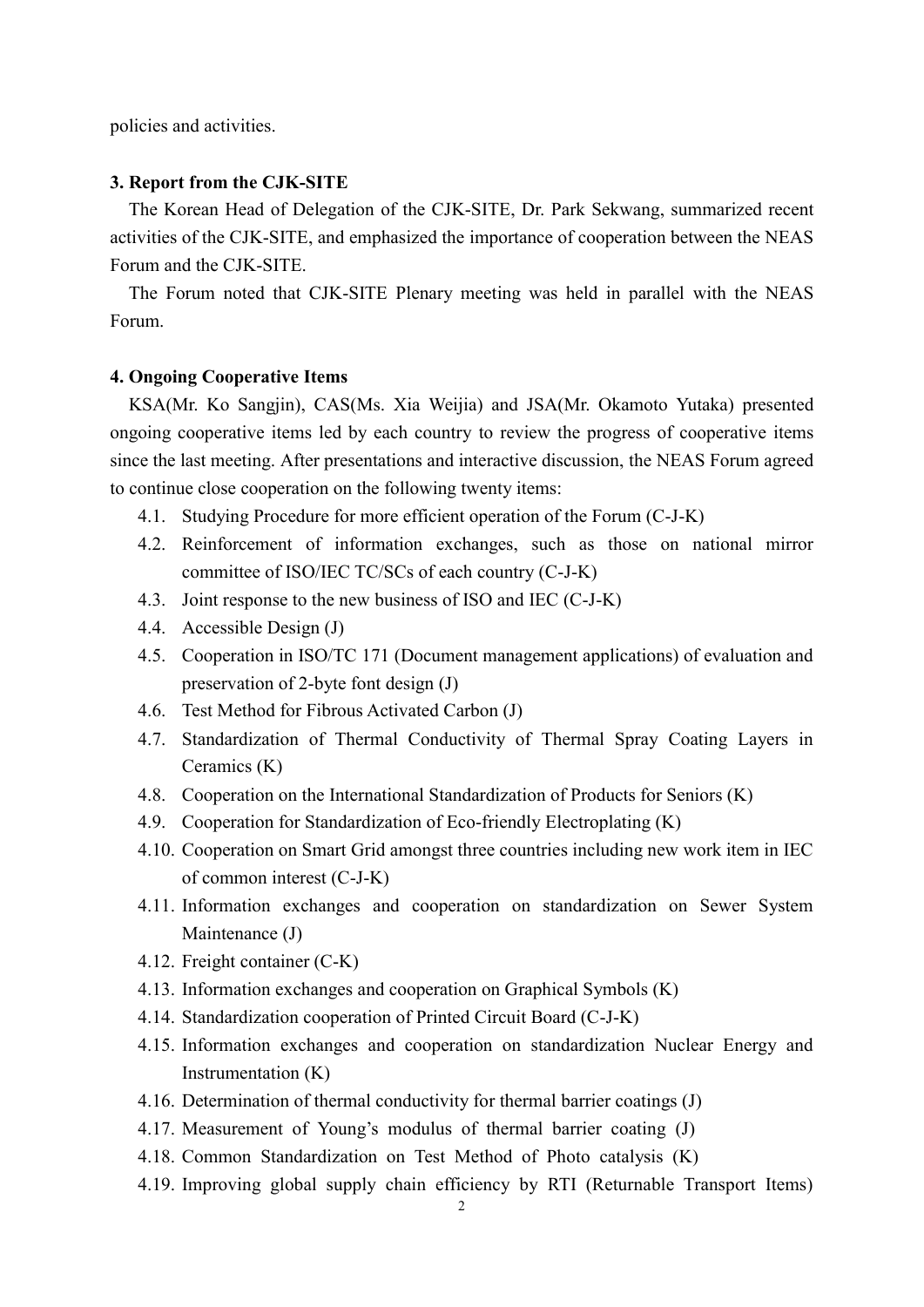standards and guidelines (K)

4.20. Design, fabrication, characterization and standardization of 3D digital function al reference nano-structure (C)

The secretariats of the three countries shall identify, if not confirmed yet, and update contact information for the ongoing cooperative items. The country indicated in the parenthesis is the proposing or responsible country, and the country shall present a status report on each item in the plenary meeting of the  $14<sup>th</sup>$  NEAS Forum in 2015.

#### **5. New Cooperative Item Proposals**

Nine new cooperative item proposals were considered, and the NEAS Forum adopted the following three items:

- 5.1 Test Methods for Thermal Conductivity of Electronic Circuit Board for High-Brightness LEDs Guidelines(J)
- 5.2 Electrical Scanning Probe Microscopy(K)
- 5.3 Testing Procedure for Deck Equipment of Vessel Intended for Cold Climate Region(K)

And, the NEAS Forum noted the following one item as pending approval depending on the vote by Japan.

5.4 Industrialization of Residential Interior Decoration and the Application Technology of Building Component(C) (pending approval with Japanese vote by the end of August 2014)

The three Secretariats shall provide the detailed contact information to the proposers of the four new items by the end of August 2014.

#### **6. WG Reports**

Four WG meetings were held as a part of the  $13<sup>th</sup>$  NEAS Forum as follows:

6.1 WG 7 Report - Standardization cooperation of Printed Circuit Board

Mr. Takahara Kunio, on behalf of the WG 7, reported the activities of WG 7. They discussed 4 technical items and others.

6.2 Report from WG 9- Common Standardization on Test Method of Photocatalysis

Dr. Lee Taikyu, on behalf of the WG 9, reported the activities of WG 9. They discussed 3 technical items and others.

6.3 WG10 Report — Improving global supply chain efficiency by RTI (Returnable Transport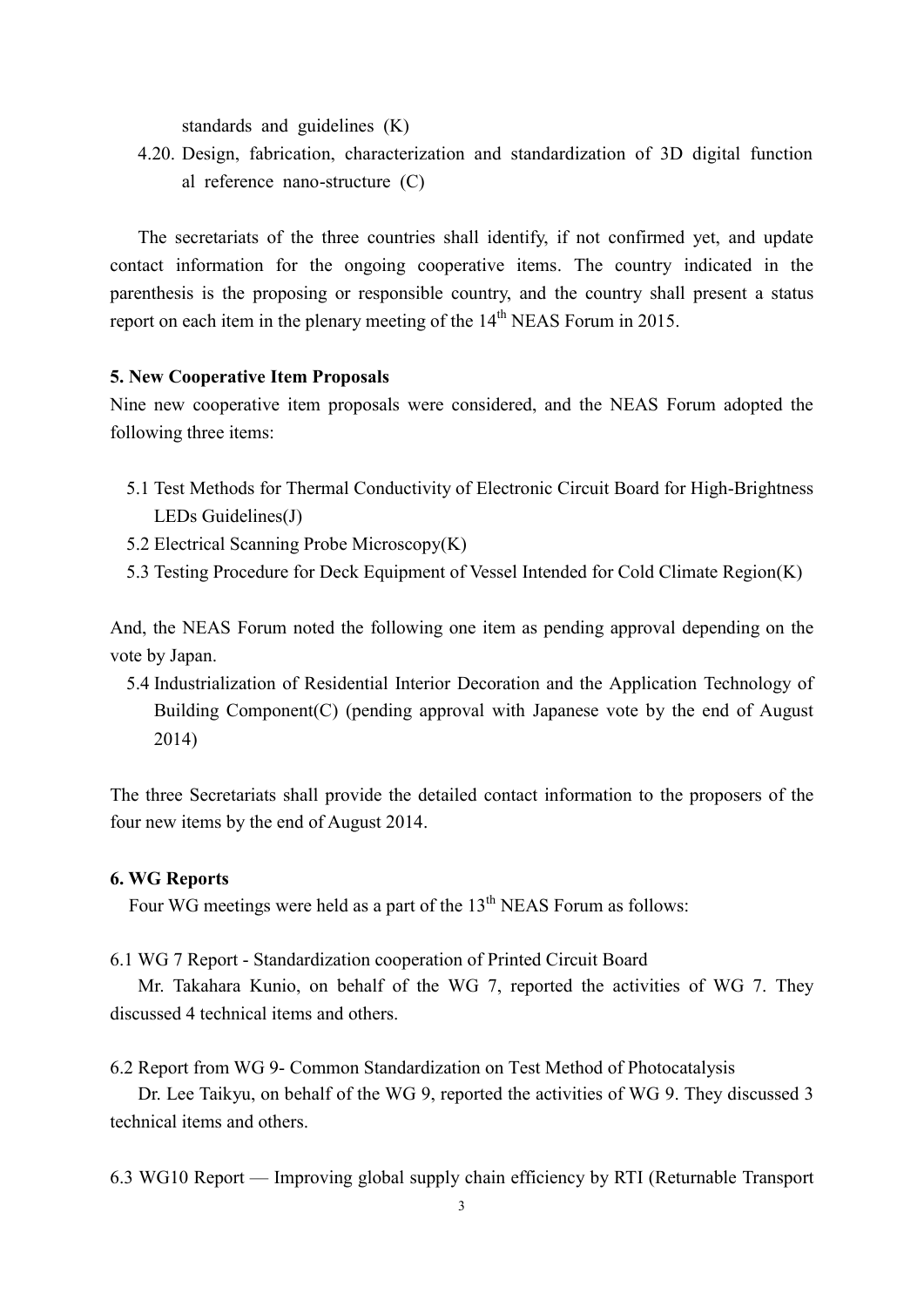Items) standards and guidelines.

 Dr. Kim Jongkyoung, on behalf of the WG 10, reported the activities of WG 10. They discussed 5 technical items and others.

6.4 WG12 Report - Test methods for fibrous activated carbon

Mr. Uyama Toyoki, on behalf of the WG 12, reported the activities of WG 12. They discussed 5 technical items and others.

6.5 Approval of reports

The NEAS Forum noted and adopted the four WG reports. The NEAS Forum expressed its deepest appreciations to WG 7, WG 9, WG 10 and WG 12 for their excellent activities.

### **7. Next Meeting**

China made a proposal to host the  $14<sup>th</sup>$  NEAS Forum in 2015 in China. Detailed schedule and venue will be announced later.

## **8. Adjournment**

The NEAS Forum expressed its appreciations to KATS and KSA for their hospitality and outstanding management of the Forum.

3 July, 2014